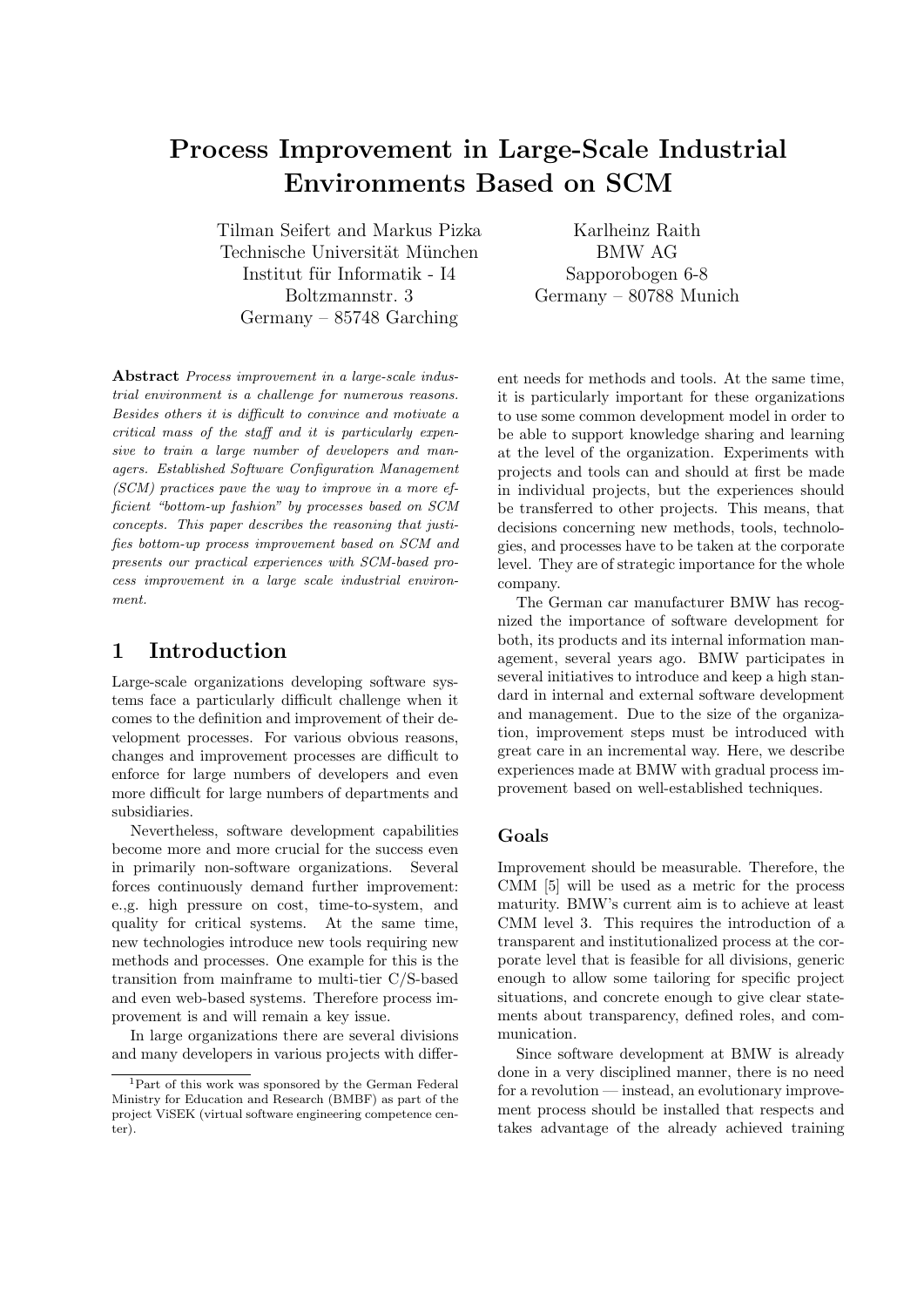level, existing practices, and tools that are already in use. Furthermore, BMW's current improvement activities particularly emphasize the replacement of manual processes with tool-supported ones.

### 2 Initial Situation

This section briefly outlines BMW's software processes before the start of the improvement program described in this article.

### 2.1 BMW ITPM

The ITPM (IT Project Management) is a corporate guideline for software project management at BMW. It defines general rules about the way software projects are defined, initialized and carried out. It provides advice to project managers so that no important process area will be forgotten. However, the ITPM stays on a fairly abstract level of project description. It does not touch any concrete software engineering issues.

### 2.2 SCM Practices

BMW has extensive experience with Software Configuration Management (SCM) [7] mostly using Continuus [1]. SCM is used on all platforms from mainframe and Unix down to PCs. The introduction of practices and complex tools like elaborated configuration management tools is expensive but proved rewarding. Now that the knowledge about SCM and the tools is common within the organization, it is possible to do the next step in process improvement, taking advantage of the existing experience.

BMW uses an advanced understanding of SCM. The basic notion of SCM includes identification, control, status accounting, audit and Review. A broadened definition of SCM – usually dependent on the support of the tool being used – also includes process management and team work [3].

### 2.3 What's Missing?

ITPM does not define a complete software life cycle or give a detailed description of roles and tasks, and SCM practices used to be described in the manual of the SCM tool. Therefore BMW wanted a well-defined and complete software life cycle that integrates the SCM process as well as other already established and new processes.

This gap is bridged by the BWM-SLC which is described in section 4. The SLC combined with ITPM will define a complete process model for software development and project management within BMW.

## 3 Processes and Improvement

It is commonly accepted that product quality improvement can only be achieved by appropriate disciplined processes (see [4]). Among the numerous existing process improvement models, the most widely known and used are the Capability Maturity Model (CMM, see [5]) as well as several ISO standards, e. g. ISO 15504, better known as SPICE (Software Process Improvement and Capability dEtermination, see [6]).

### 3.1 Top-Down and Bottom-Up

Process improvement can be done top-down or bottom-up. In both cases, goals are defined that should be reached in the next improvement step. The interesting question is how these goals are identified. Top-down approaches postulate an ideal development process or requirements for an ideal process and derive the goals from there.

Bottom-up approaches on the other hand analyze the current situation of a development process and use the results to define the goals for the next step of process improvement. They consider the real situation and find goals that are reasonably reachable.

### 3.2 Improvement using CMM

CMM analyzes a number of key process areas in order to determine not only the quality of the process but in fact the capability of the organization. In this sense, CMM clearly is a top-down approach. It can be used for different purposes: When it is used for documenting the organization's capability, the results are ususally reduced to only the number of the CMM level that is achieved. But a CMM analysis has more interesting results to offer: An organization can use CMM for analyzing its own processes in order to improve the software processes; CMM gives a profile of the strengths and weaknesses of the organization's processes. Using this profile it is possible to identify the process areas to improve first.

Very important for improvement induced by CMM is the experience that improvement should be done step by step. Processes need to be lived by all affected groups and individuals. Therefore, CMM advises not to try and skip levels, and helps choosing the most important process areas where to start improvement. This is emphasized because a pure top-down approach would have the problem that the goals might not be set realistic.

One of the process areas that CMM suggests to introduce early in an improvement program is SCM. It is described as a process that supports the whole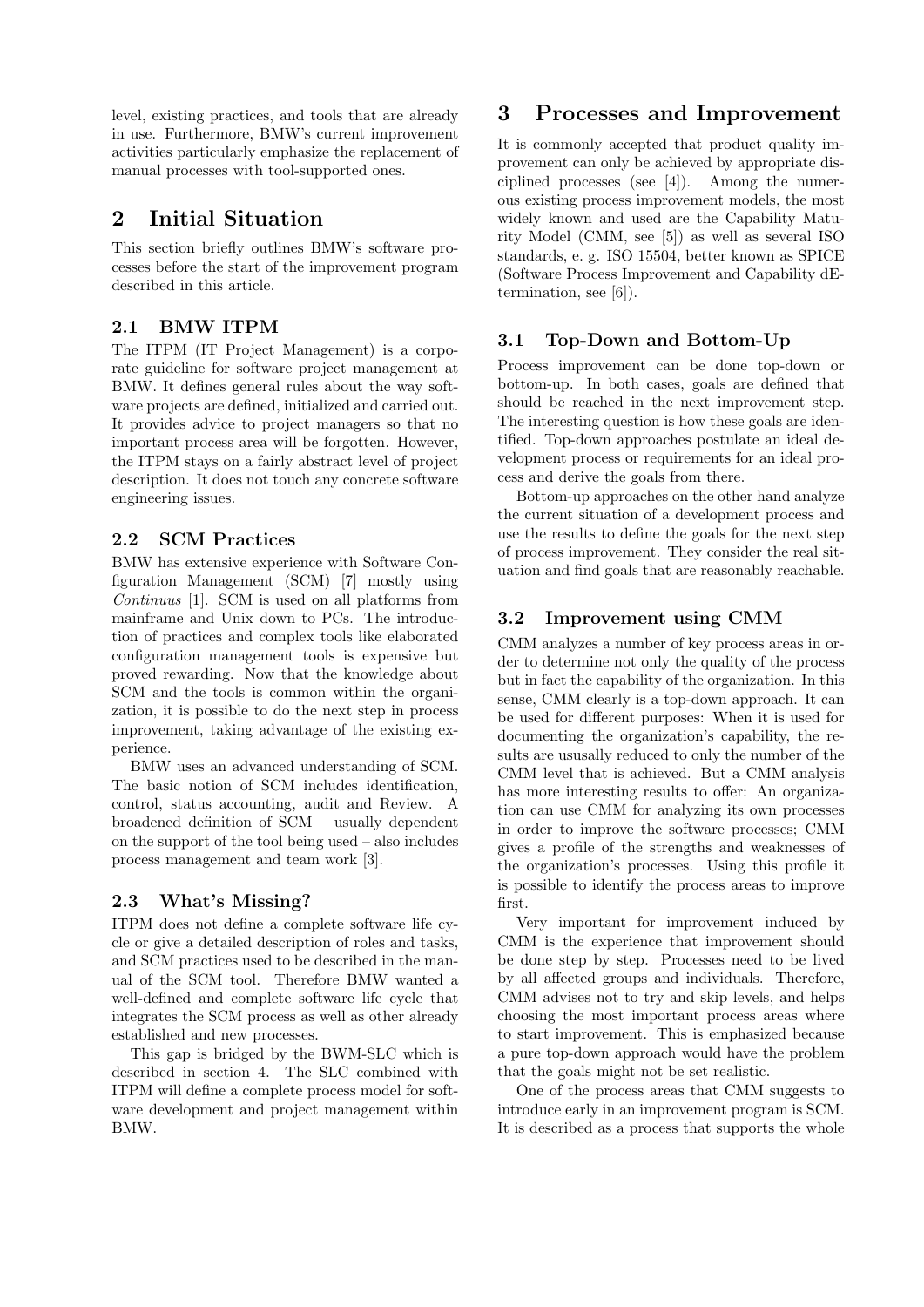life cycle of a project running continuously and parallel to other processes like the core activities (such as specification or testing), or other service processes (such as project planning and tracking).

Thus, CMM can be applied as follows: CMM indicates (from the top) that SCM is needed; then, in a second step, one has to determine how SCM can be introduced or improved. We followed this pattern by using CMM to analyze the BMW-SLC. The results of our analysis are summarized in section 5.1.

#### 3.3 Other Improvement Models

Another common software process improvement model or method is SPICE. It chooses a similar approach like the CMM in the way it identifies certain process areas that need to be improved; it also uses five maturity levels and assigns the process areas to be fulfilled to the maturity levels.

Often referenced in in this context is ISO 9001. The ISO 9000 series was developed for any businesses, not particularly for software development; it concentrates mainly on customer satisfaction. ISO 9001 specifically addresses software organizations' issues and is widely used for process quality assessment.

A different improvement approach is taken by the Goal Question Metric model (GQM, see [2]) which is improvement in a bottom-up fashion.

#### 3.4 BMW's Bottom-up Approach

Considering the lessons learned from proven process improvement models we briefly recall our goals: We need a practically applicable way of improvement in a large-scale organization in order to see improvement fairly soon. Improvement that is cost and time efficient motivates the developers and pays off in pecuniary terms.

If we want to realize quick improvements, we need to build on skills and experiences that the developers and project managers already have. That means we have to institutionalize processes that require practices that are already (at least partly) in use. Once processes are installed, they can gradually be improved and refined.

Experiences with process improvement are reported from both academic and industrial side, and they should be used for developing an improvement program for BMW. Both sides are best brought together by CMM (see section 3.2 and [5]).

Finally, we need a way to test whether improvement is successful, and to know in advance about the quality of the resulting process. CMM proved helpful for analyzing the planned new process.

Since we start process improvement by building on existing skills and practices, we call this approach "bottom-up". But the term bottom-up should not be confused or misread with a "lack of perspective": CMM helps not to lose overview, to keep the top in mind and to direct all improvement efforts to the most effective spots.

There are several process areas that need to be addressed, each dealing with software objects (or work products), (e. g. documentation or code), activities (how to transform one into another), and affected individuals or groups. Which one is the one to start with? There is one process that deals with objects as well as with activities and usually defines the role concept for all affected individuals and groups: the SCM process. As we will see, it is a solid basis for process description and for further improvement.

### 4 Multi-Tier Life Cycle

This section introduces the structure and the features of the BMW Software Life Cycle (SLC) for the development of multi-tier applications. Since SCM tools manage code as well as documents and tasks, and considering the fact that SCM is already widely used, it is a straightforward idea to describe the whole life cycle in the terms used by SCM.

#### 4.1 Structure of the SLC

A software life cycle contains many processes. The SLC is a complete description of a software life cycle, containing all process areas that are commonly found in software engineering literature and in industrial practice. Some core processes are directly related to the software development itself like requirements management, specification, implementation, integration, testing, and delivery. Service processes like change management, configuration management, infrastructure management, inspection and test management are defined. Many of them run parallel and require continuous attention.

The SLC defines these processes separately and joins them, using the roles and tasks given by SCM. Thereby, configuration management advances from just versioning documents to controlling the workflow of the development cycle.

In the definition of the SLC the SCM process itself does not have a special place, its importance is not specially emphasized. But all other processes refer to the tasks and roles that are derived from the SCM process and the use of a SCM tool (*Continuus*, in this case). This leads to a straightforward and effective organizational integration.